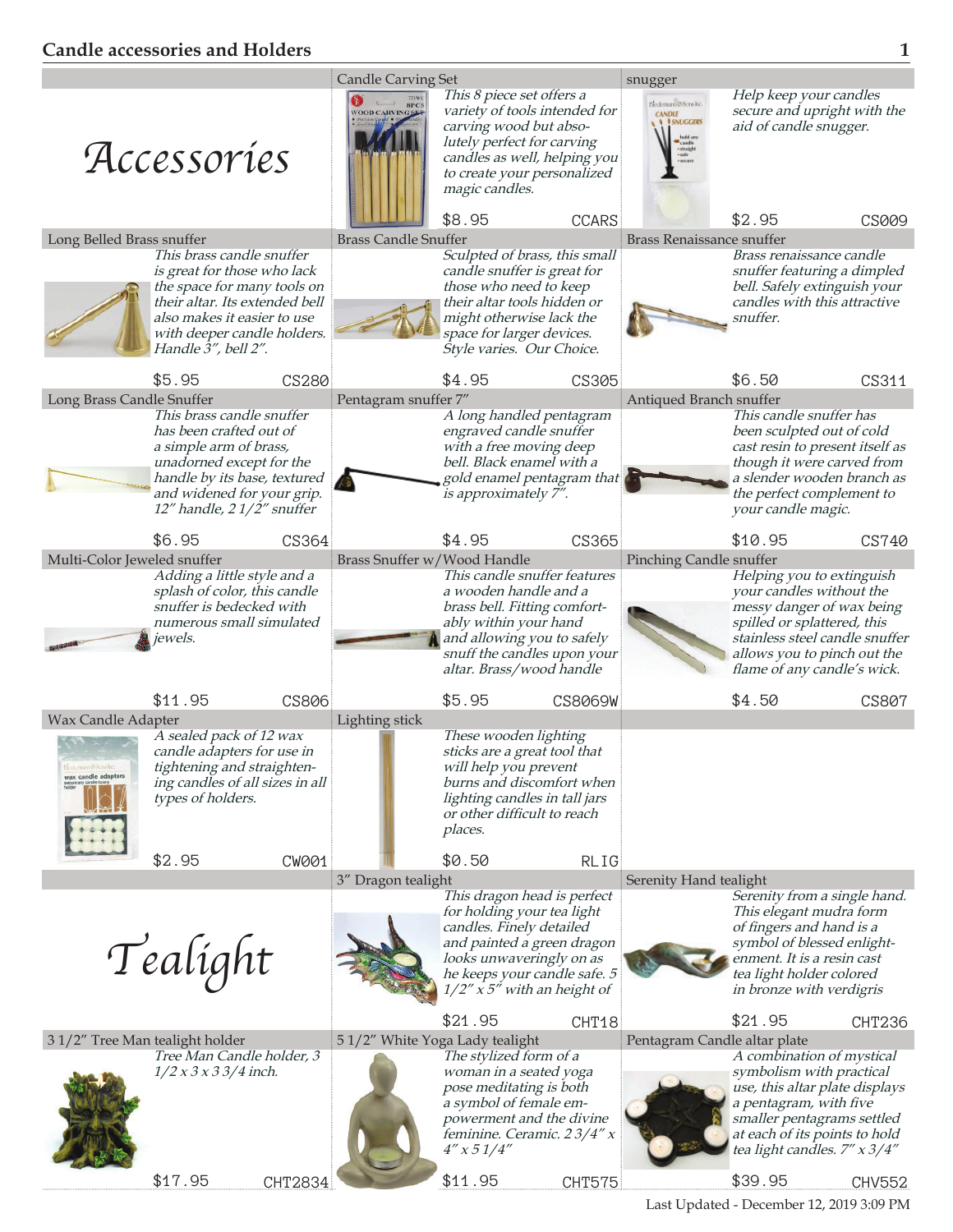## **Candle accessories and Holders 2**



Last Updated - December 12, 2019 3:09 PM